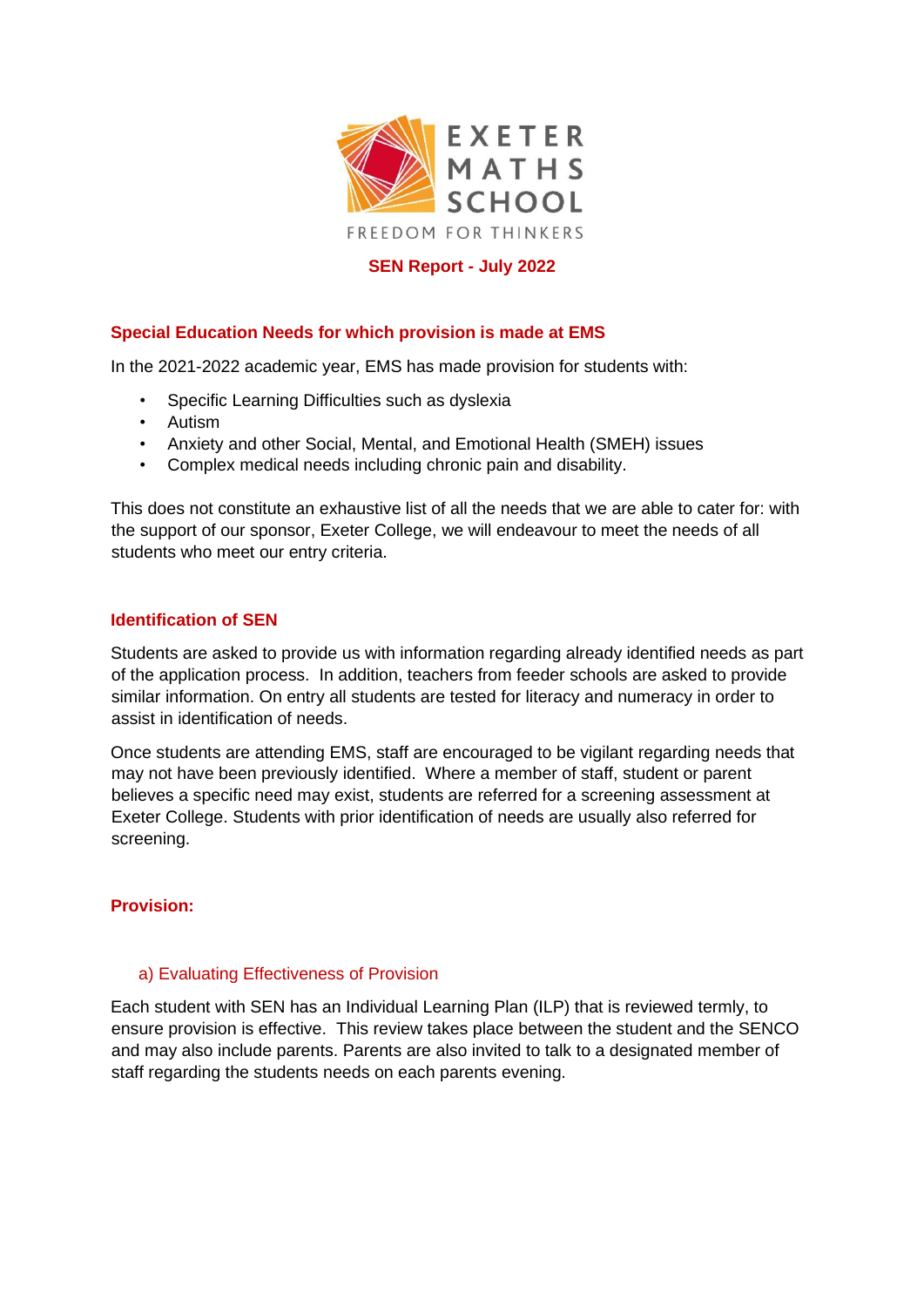### b) Assessing and Reviewing Progress

Screening Assessments are conducted by experienced members of the Exeter College Student Support team. Depending on the outcome of this assessment, students may choose to see an educational psychologist for further assessment.

Students with SEN have their academic progress tracked to ensure it is in line with other students at the school. This data is used to inform decisions made at review meetings.

### c) Teaching students with SEN

All students are taught in mainstream classes. Teachers are expected to adapt their resources and practice to enable all students to flourish; for example, providing a written printout of information for a student who struggles to read from the board.

Teaching staff share strategies for support and students are encouraged to provide feedback as to what works best for them.

## d) Adaptations to the curriculum for students with SEN

Whilst the majority of our students study three subjects to A level and complete an additional enrichment programme of study, this can be adapted to meet a student's need. For example; a student with Autism, severe pain or related fatigue may be permitted regular lateness and alterations to the timetable to allow for better rest. Staff are informed of any changes that need to be made within the classroom to aid the learning of those with SEN, for example making sure any videos that are used have subtitles. Equipment or facilities needed in order to support an SEN student have been purchased, for example coloured overlays, noise cancelling headphones, sensory aids etc. further resources can be obtained when necessary.

## e) Additional support for learning

Additional support for students with specific learning needs and for those that find organisation challenging is provided in house and supported by Exeter College. Students' tutors and the pastoral team are able to provide structure and support to their tutees. If a student has particular needs that are not met by this mainstream support, the school will endeavour to use appropriate external agencies to provide the required support. This will be arranged on a case by case basis.

## f) Enabling students to engage in school activities

Students' needs are met on a case by case basis. As a small school, we are able to adapt the wider environment to meet the needs of each cohort. For example, we have set up quiet zones in the school to enable students with Autism to access our school without becoming too exhausted from continuous social interaction and a "Chill out" room for those with high anxiety.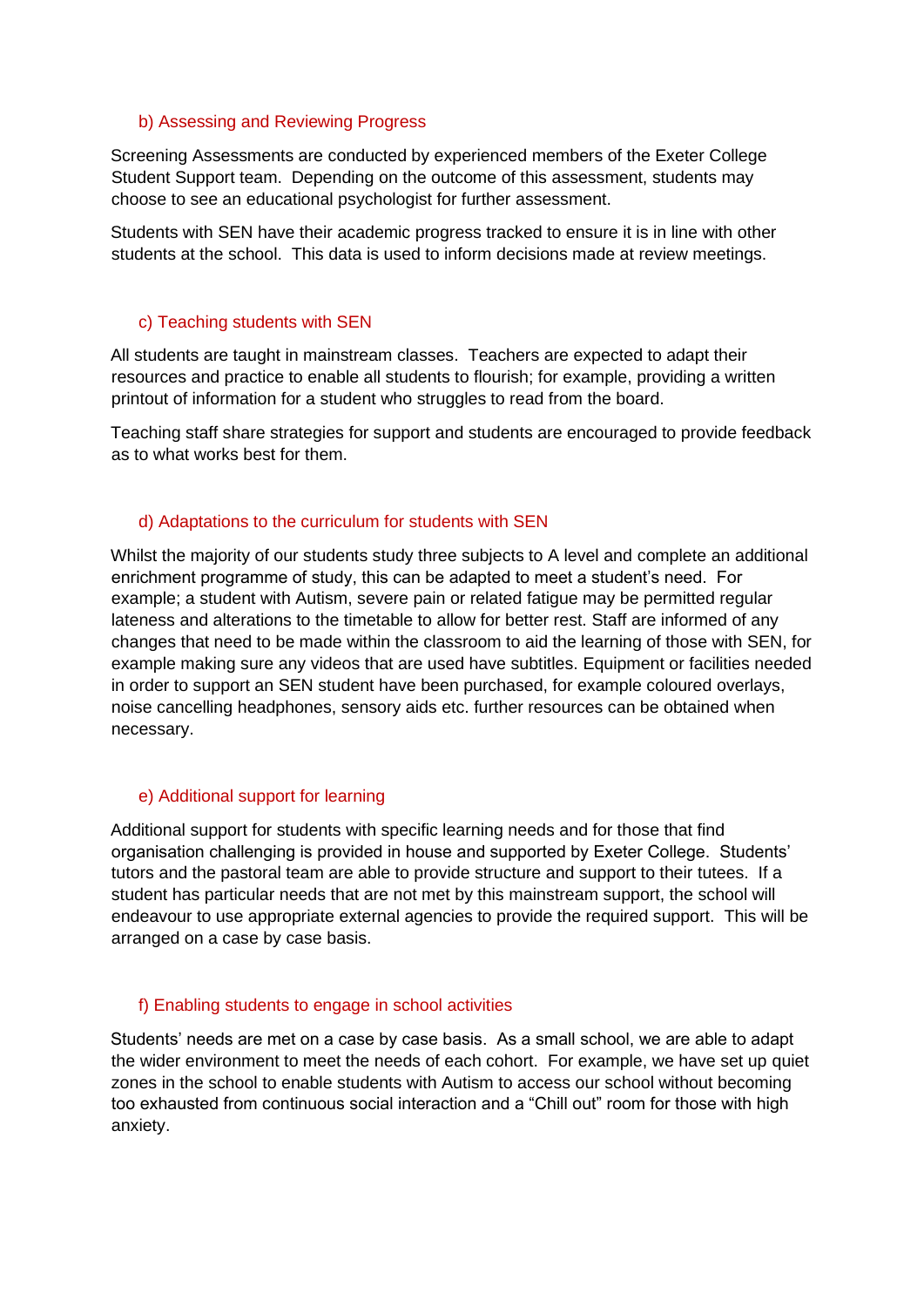Within the confines of our building's listed status, the school building has been adapted to provide access for those with disabilities, if necessary timetable alterations can be used to overcome access issues.

When necessary, students will be supported to travel between Exeter College and EMS for lessons.

To ensure fair access to trips and events, students' potential needs are considered at the planning stage.

### g) Support for emotional, mental and social development

Our pastoral curriculum supports all students and is designed to help support their mental and emotional health. A culture of support for one another is embedded in the school.

Students have access to counselling services at Exeter College and the full range of student support services. EMS pastoral staff also signpost students to external agencies that are able to provide support.

In school, the pastoral office is available for students where they can relax or speak to a member of staff. Pastoral staff are available during the day to provide additional support for students who need it.

## h) Supporting Students with Physical Disabilities

Students who have physical needs will have these assessed and appropriate provision will be arranged, prior to them joining the school. As with all students, appropriate adjustments will be made to the curriculum and support arrangements will be made to ensure disabled students' needs are met.

The school is committed to providing support for students to be able to access the school and its curriculum with as much independence as possible.

Our plans to make further adaptations in the coming year are published in our Accessibility Plan.

#### **Special Education Needs Coordinator - SENCO**

The Deputy Headteacher, Joe Rowing, is the line manager responsible for SENCO. Grace Strachan is the day to day SENCO. EMS works closely with experienced staff from Exeter College and outside agencies to ensure provision for all students is appropriate and effective.

## **Staff Training and Expertise**

EMS benefits greatly from securing expert advice and support from the SEND team at Exeter College. In addition, all EMS staff take part in training to ensure they are equipped to meet students' needs.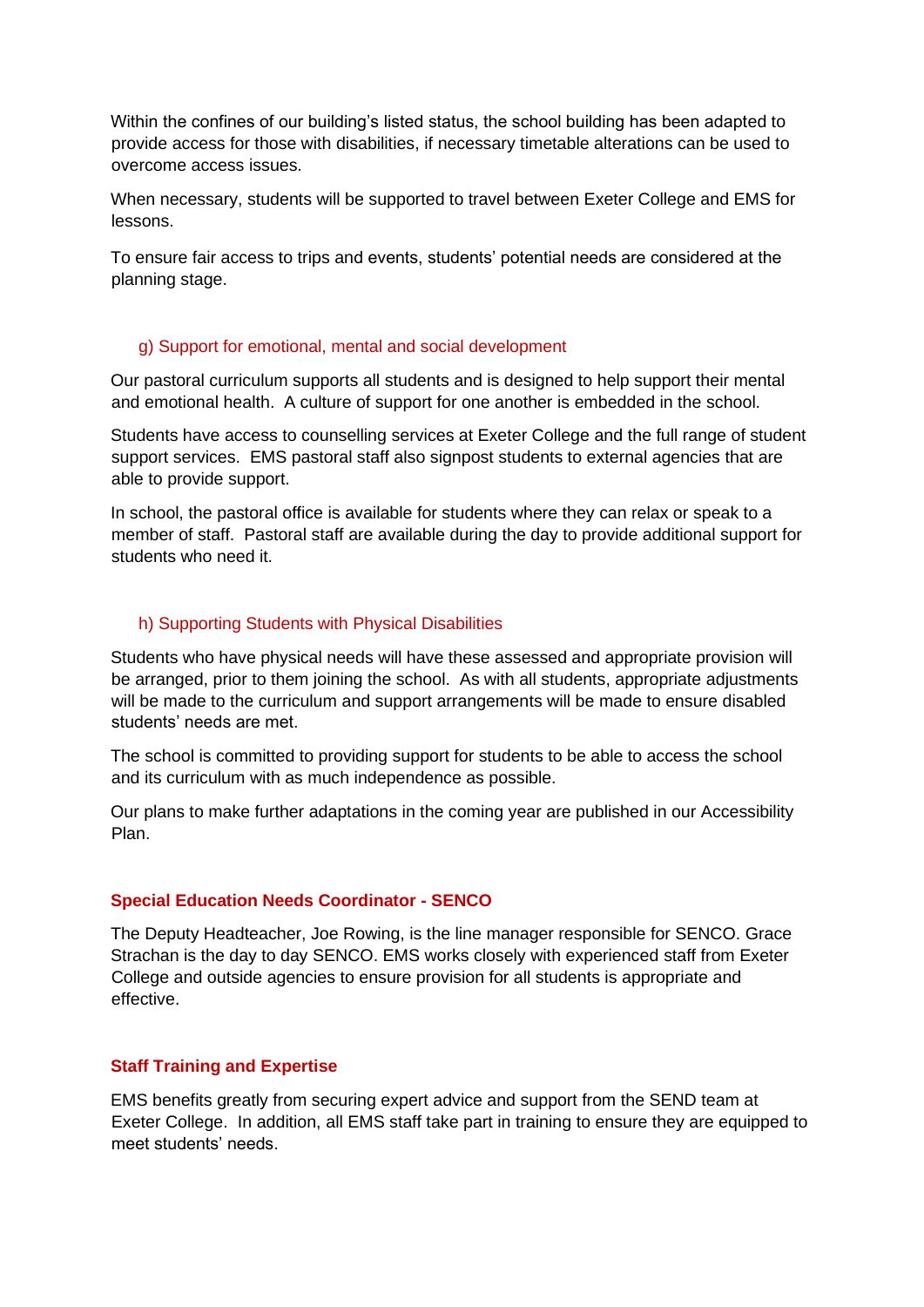EMS staff have taken part in training to better provide for Autistic and SEMH students. Teaching and Pastoral staff completed a higher level course to equip them to meet the needs of students with Autism.

The Deputy Headteacher is the designated safeguarding lead which allows much dovetailing of the SMEH issues forming the bulk of our provision. In addition to the above he is trained in dealing with transition specific issues for those with Autism, and supporting Transgender students.

## **Consulting Parents**

The school has an open culture and encourages parents to get in touch regarding any concerns they may have. Several parent engagement events are run throughout the year to aid communication with home.

Many of our students are able to articulate clearly their specific needs and the type of provision they require. Their independence is encouraged and therefore parents are not always directly invited to take part in ILP reviews but students are aware that their parents are welcome to attend.

If a student's needs are more complex, if a parent has a particular concern or when students are not able to fully communicate their needs, parents will be invited to take part in review meetings. Furthermore, parents are invited to meet with a member of staff regarding a student's needs during each parents evening, during this time or by contacting the school throughout the year parents can ask question regarding their child's needs and how they are being met and signposted to support services where necessary. Roles of staff can be found on the school website or a member of the admin team will point queries in the right direction. Students will also be advised during induction week where to seek support.

# **Consulting Students**

Students are at the centre of all we do. It is of paramount importance that their voice is heard. Students always attend review meetings and are given the opportunity to review documents such as Individual Learning Plans prior to sharing these with staff.

No decisions are made without consulting the students they concern.

## **Treatment of complaints**

Complaints regarding the provision of SEN are recorded and considered in line with our Complaints Policy, published on our website.

## **Transfer from School to EMS and from EMS to adult life**

Feeder schools are given the opportunity to identify their students' SEN. All students with an identified SEN will have an interview prior to joining EMS to ensure we have effective provision in place and to ease their transition.